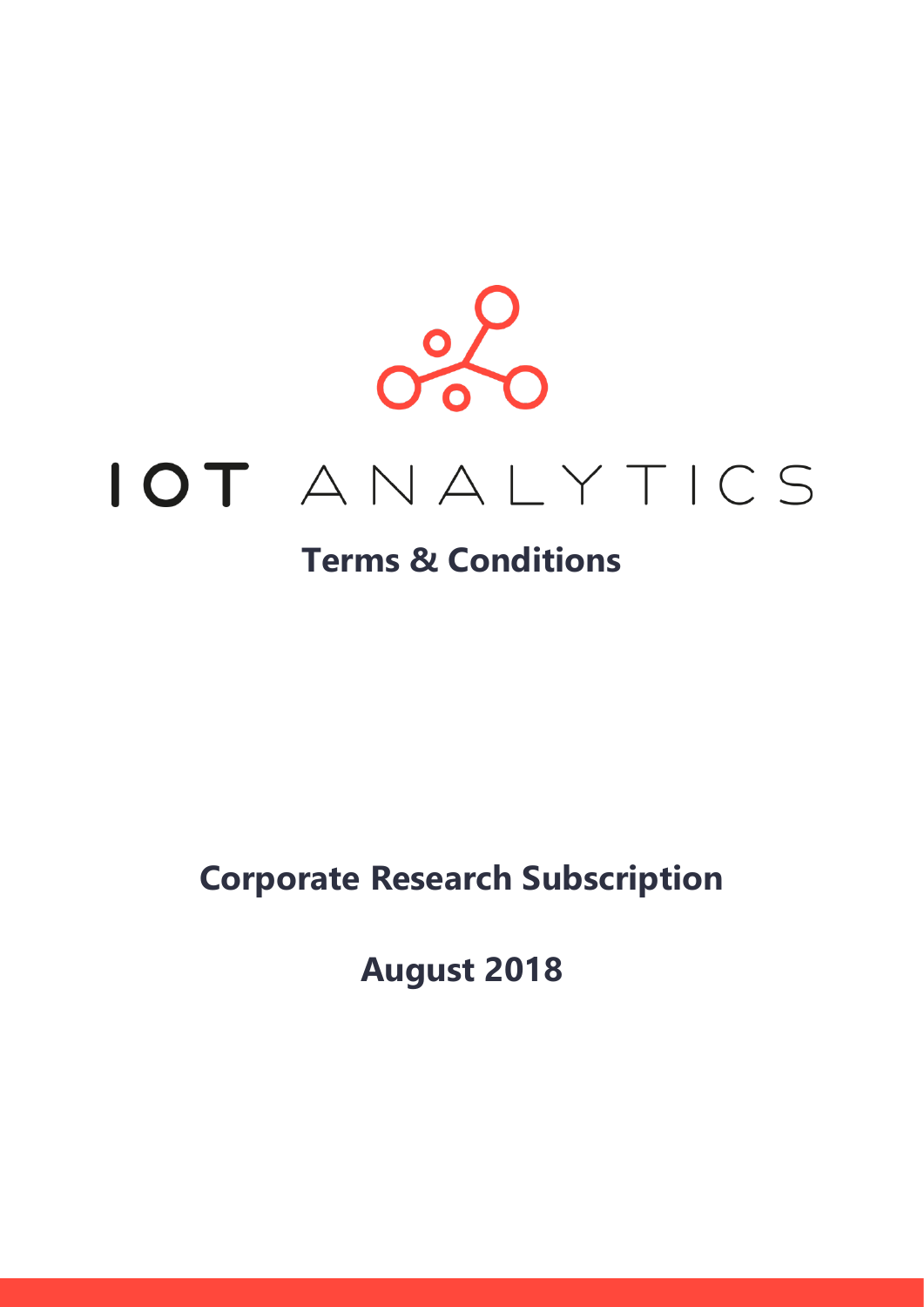

### **TERMS & CONDITIONS for "Corporate Research Subscriptions"**

Following are the IoT Analytics terms and conditions for licensing the Products. By accessing the Products Client accepts and agrees to be bound by these terms.

#### **1. DEFINITIONS.**

**1.1 "Affiliate"** means any legal entity which controls, is controlled by, or is under common control of either party (ownership of more than 50% of assets or stock with control over day-to-day operations). **1.2 "Agreement"** means these Terms and Conditions, the incorporated Exhibit, and the applicable Order

Forms. **1.3 "Client Information"** means any confidential or proprietary information or data provided by Client to IOT ANALYTICS to enable IOT ANALYTICS to perform its obligations under the Agreement.

**1.4 "Confidential Information"** means: (a) IOT ANALYTICS Property; (b) Client Information; (c) the terms of the Agreement; and (d) any information that by its nature, Recipient knows or should know is confidential or proprietary, including Discloser business or technical information.

**1.5 "Divisional Affiliate"** means any legal entity which is: (i) directly controlled by Client or Client's parent company (ownership of more than 50% of assets or stock with control over day-to-day operations), and (ii) together with Client operates a distinct and separate business division/unit within the Client enterprise.

**1.6 "Documentation"** means the material, user guides, and manuals provided by IOT ANALYTICS to Client for use with a Product.

**1.7 "Exhibit"** means the Exhibit which contains the terms or conditions specific to the Products.

**1.8 "Expenses"** means the reasonable and documented expenses incurred by IOT ANALYTICS to provide Products to Client.

**1.9 "Fees"** means the money owed to IOT ANALYTICS for Products or provided in the Order Form. Fees are exclusive of Expenses and Taxes, which will be charged separately to the Client.

**1.10** "**IOT ANALYTICS Property**" means: (a) the business process, management and analytics technologies of IOT ANALYTICS, including without limitation; any algorithms, analyses, data, databases, Documentation, formats, forecasts, formulas, inventions, know-how, methodologies, processes, tools, trade secrets, and Products, and (b) any and all derivative works, enhancements, or other modifications to any of the above.

**1.11 "Order Form"** means the document executed by both Parties describing the Product(s) being licensed, the license term, Fees, Expenses, and any special terms or conditions.

**1.12 "Product(s)"** means all information provided by IOT ANALYTICS and/or its third party providers to Client under an Order Form which may be accessed electronically or delivered/received in physical format. Products may include any web tools, search engines, or software provided by IOT ANALYTICS that can be used by Client when accessing Products which Client agrees to use only for purpose of accessing the Products and subject to the restrictions as set forth herein. IOT ANALYTICS reserves the right to replace or make any change to the Product(s) by providing at least 45 days prior written notice to the Client.

**1.13 "Taxes"** means value-added, sales, use, import, or any taxes other than taxes assessed upon the income of IOT ANALYTICS. Client must submit applicable documentation to receive tax exempt status.

#### **2. FEES, PAYMENT, DELIVERY AND TAXES.**

**2.1** IOT ANALYTICS will invoice Client for all Fees and Expenses due under any Order Form. Client will pay IOT ANALYTICS the Fees and Expenses in advance, within 30 days from date of invoice issued by IOT ANALYTICS and in the currency specified in the Order Form. Fees for Products are nonrefundable. IOT ANALYTICS may: (a) accrue interest at the rate of five percent (5%) above the European Central Bank "Marginal lending facility" rate, and/or (b) discontinue the provision of Products if payment is not received when due. Client has no right of set-off.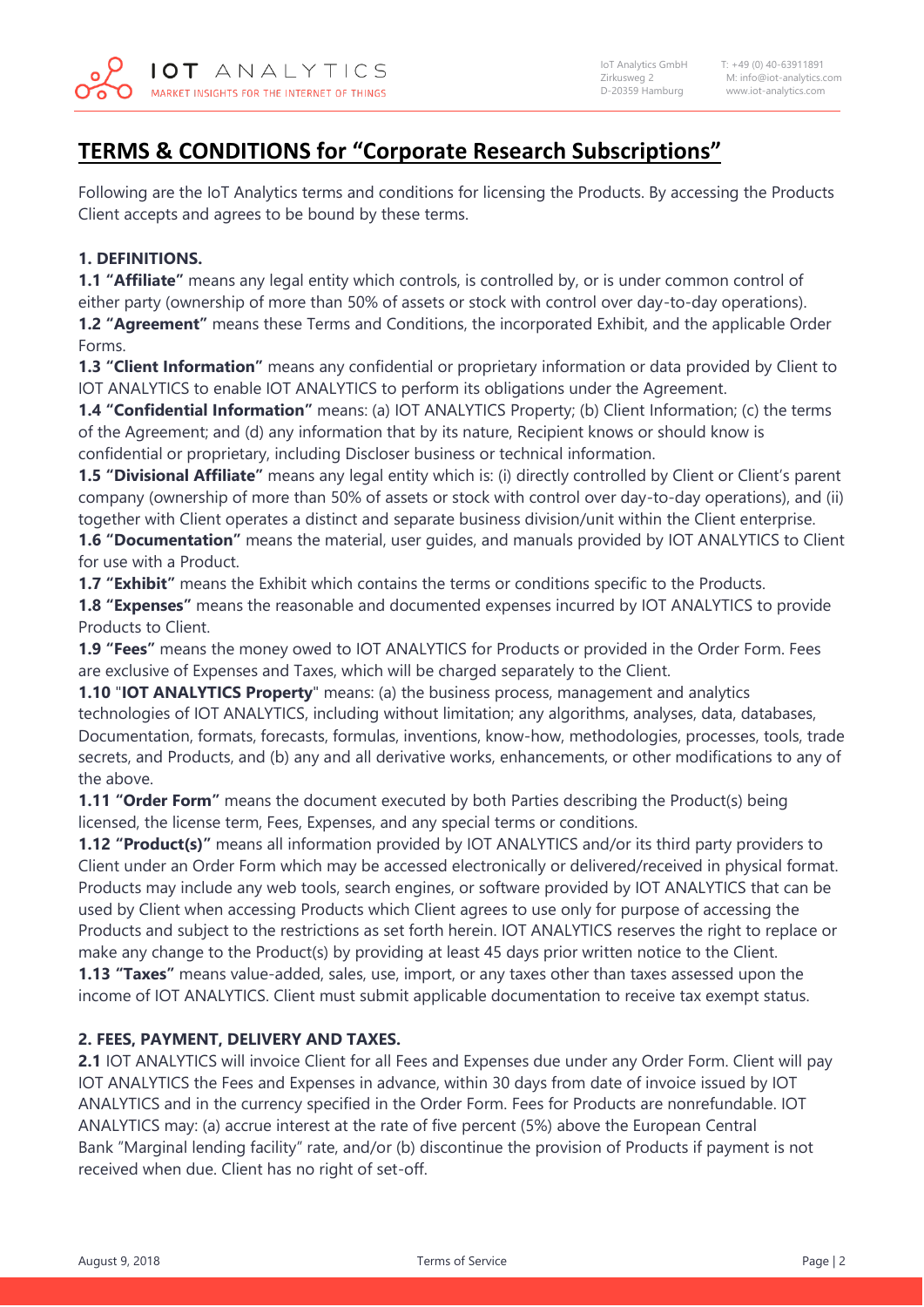**2.2** Unless otherwise agreed in the Order Form, IOT ANALYTICS reserves the right to modify the Fees after the initial 12-month subscription period. IOT ANALYTICS vow that under no circumstances will the price change within the agreed subscription period.

**2.3** Delivery of Products is deemed to occur and risk of loss passes upon delivery or when IOT ANALYTICS provides access codes to Client that allow Client to access or to take immediate possession of Product.

#### **3. OWNERSHIP OF INTELLECTUAL PROPERTY.**

**3.1** IOT ANALYTICS or its third party providers owns all IOT ANALYTICS Property, and Client owns all Client Information. Client may provide suggestions/feedback which IOT ANALYTICS may use without any obligation to Client so long as such suggestions/feedback do not include Client Information. 3.2 Neither Party will remove any copyright, trademark, or other proprietary notices of the other Party or any third party on any materials received from the other Party and each Party will reproduce all such notices on all copies of such materials.

#### **4. CONFIDENTIAL INFORMATION.**

Where either party ("Discloser") provides the other ("Recipient") with Confidential Information, it shall be held in strict confidence and shall not be disclosed or used for any purpose other than as specifically authorized/provided in the Agreement without the prior written consent of the other. Confidential Information shall not include information: (i) which is or becomes public knowledge other than by a breach of this clause, (ii) that is required to be disclosed by any applicable law or by any recognized stock exchange, (iii) that is obtained from a third party without breach of an obligation of confidentiality and (iv) information which can be shown to have been independently developed by the parties by means other than through its access to the Confidential Information. Upon any expiration or termination of this Agreement or Order Form, Recipient promptly will return to Discloser or destroy all Discloser Confidential Information that it has in its possession or control related to the Agreement or Order Form as applicable.

#### **5. INDEMNIFICATION.**

#### **5.1 By IOT ANALYTICS.**

**5.1.1** Except as otherwise specifically set forth in an Order Form, IOT ANALYTICS will indemnify, defend, and hold harmless Client for any damages (and related attorney's fees) awarded by a court in favor of any third party alleging that Products infringe or misappropriate any third party intellectual property rights, including any patent, copyright, trademark, or trade secret, in the country(s) of Client's locations as licensed under an Order Form ("Infringement Claim").

**5.1.2** IOT ANALYTICS will have no liability under this Section 5.1 for any Infringement Claim arising from: (a) failure to use Products in accordance with the Agreement, (b) the modification of a Product not specifically authorized in writing by IOT ANALYTICS; (c) the combination of a Product with any third party software, equipment, or information not specified in the Documentation; (d) the use of a version of a Product other than the then-current version, if the infringement would have been avoided by use of the then-current version; or (e) compliance with designs, plans, or specifications furnished by or on behalf of the Client.

**5.1.3** If Products are held or are believed by IOT ANALYTICS to infringe, IOT ANALYTICS may choose, at its sole expense, (a) to modify the Products so that they are non-infringing; (b) to replace the Products with non-infringing Products that are functionally equivalent; (c) to obtain a license for Client to continue to use the Products; or if none of (a), (b), or (c) is commercially reasonable, then (d) to terminate the Order Form for the infringing Products and refund Fees paid for such infringing Product(s); in case of provision of subscription Products, prorated from the date of the Infringement Claim. This Section 5.1.3 states the entire liability of IOT ANALYTICS and Client's sole and exclusive remedy for any infringement of third party proprietary rights of any kind. (web)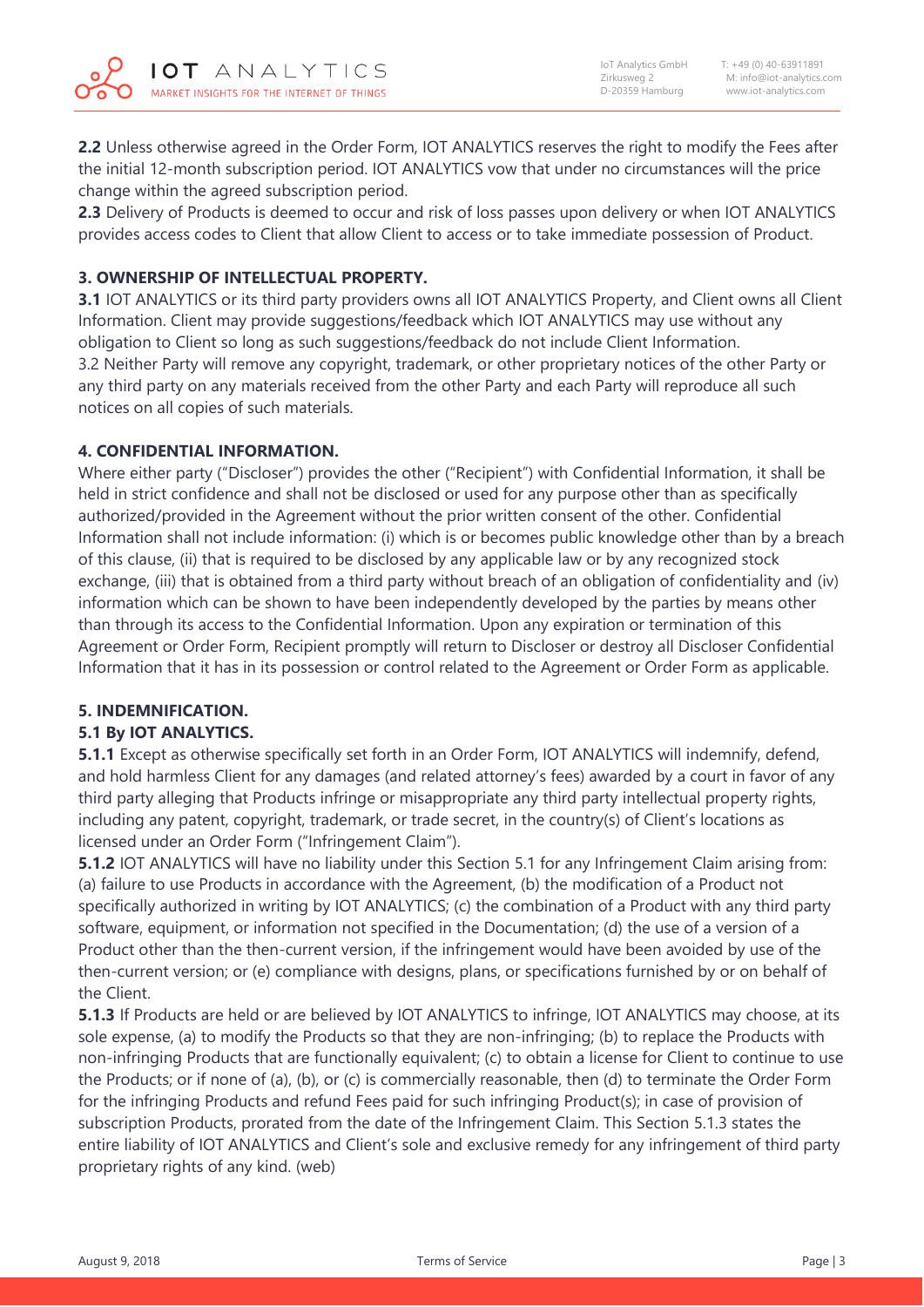#### **5.2 By Client.**

**5.2.1** Client will indemnify, defend and hold harmless IOT ANALYTICS for any damages (and related attorney's fees) awarded by a court in favor of any third party alleging that Client Information used by IOT ANALYTICS in accordance with the terms and conditions of the Agreement infringes or misappropriates any third party intellectual property rights including any patent, copyright, trademark, or trade secret. If Client Information is held or is reasonably believed by IOT ANALYTICS to infringe, IOT ANALYTICS will cease using such Client Information and will not be liable to Client for any breach or failure to perform under the Agreement for which the Client Information was provided.

**5.3** Mutual Indemnification: Each Party will indemnify, defend, and hold the other Party harmless from any claim, demands, liabilities, suits, or expenses of any kind for personal injury or damage to tangible property to the extent arising from its negligence or willful misconduct on either party's premises.

**5.4** Indemnification Procedure. The indemnification obligations of each Party under this Section 5, are contingent upon the indemnified Party providing to the indemnifying Party: (a) prompt written notice of the alleged claim; (b) sole control of the defense or settlement of the alleged claim; and (c) reasonable cooperation and assistance, at the indemnifying Party's expense. If the indemnified Party chooses to be represented by counsel, it will be at the indemnified Party's sole cost and expense.

#### **6. LIMITATION OF LIABILITY.**

**6.1 NEITHER IOT ANALYTICS, ITS THIRD PARTY PROVIDERS, NOR THE CLIENT WILL BE LIABLE FOR ANY CONSEQUENTIAL, PUNITIVE, SPECIAL, OR OTHER INDIRECT DAMAGES SUFFERED BY THE OTHER PARTY, INCLUDING: (a) ANY LOSS OF ACTUAL OR ANTICIPATED PROFITS, REVENUE, SAVINGS, OR BUSINESS; (b) LOSS OF DATA OR INFORMATION; (c) LOSS OF GOOD WILL, REPUTATION, OR SIMILAR LOSSES; OR (d) BUSINESS INTERRUPTIONS ARISING OUT OF OR RELATED TO THE AGREEMENT OR ANY USE OF OR INABILITY TO USE PRODUCTS, EVEN IF ADVISED IN ADVANCE OF THE POSSIBILITY OF ANY SUCH LOSSES OR DAMAGES.**

**6.2 Except for each party's indemnification obligations under Section(s) 5.1 or 5.2, the maximum liability of IOT ANALYTICS, its third party providers, and/or the Client to the other Party for all claims under this Agreement, in warranty, contract, tort, or otherwise, will not exceed: in the case of Products, the Fees paid by Client in the prior 12 months for the defective Products that are the subject of the claim.** 

**6.3 The limitations of liability in this Section 6. will not apply to the liability of a Party for: (a) damages related to death or personal injury arising out of the gross negligence or willful misconduct of the Party; (b) any damages or liability incurred as a result of fraud or fraudulent misrepresentation of the Party; or (c) to claims or loss(es) based upon breaches by the Party of its License/Authorized Use or the other Party's intellectual property rights.** 

#### **7. TERM AND TERMINATION.**

**7.1** The term of a Product license will be set forth in the applicable Order Form, and - except as it relates to One-Time Licenses - will automatically renew for additional one-year terms unless terminated as provided in Section 7.2 of this Agreement. The term of this Agreement shall continue for the term of the Order Form.

**7.2** Either Party may terminate an Order Form if: (a) the Party gives written notice to the other Party of its election to terminate at least 30 days before the end of the initial term or renewal term of the Order Form for Products licensed on a term basis; (b) IOT ANALYTICS no longer has the necessary right from any third party to license or distribute the Product; (c) the other Party commits a breach of any material term or condition of this Agreement and does not cure such breach within 30 days of written notice; or (d) the other Party's assets are transferred to an assignee for the benefit of creditors, to a receiver or to a trustee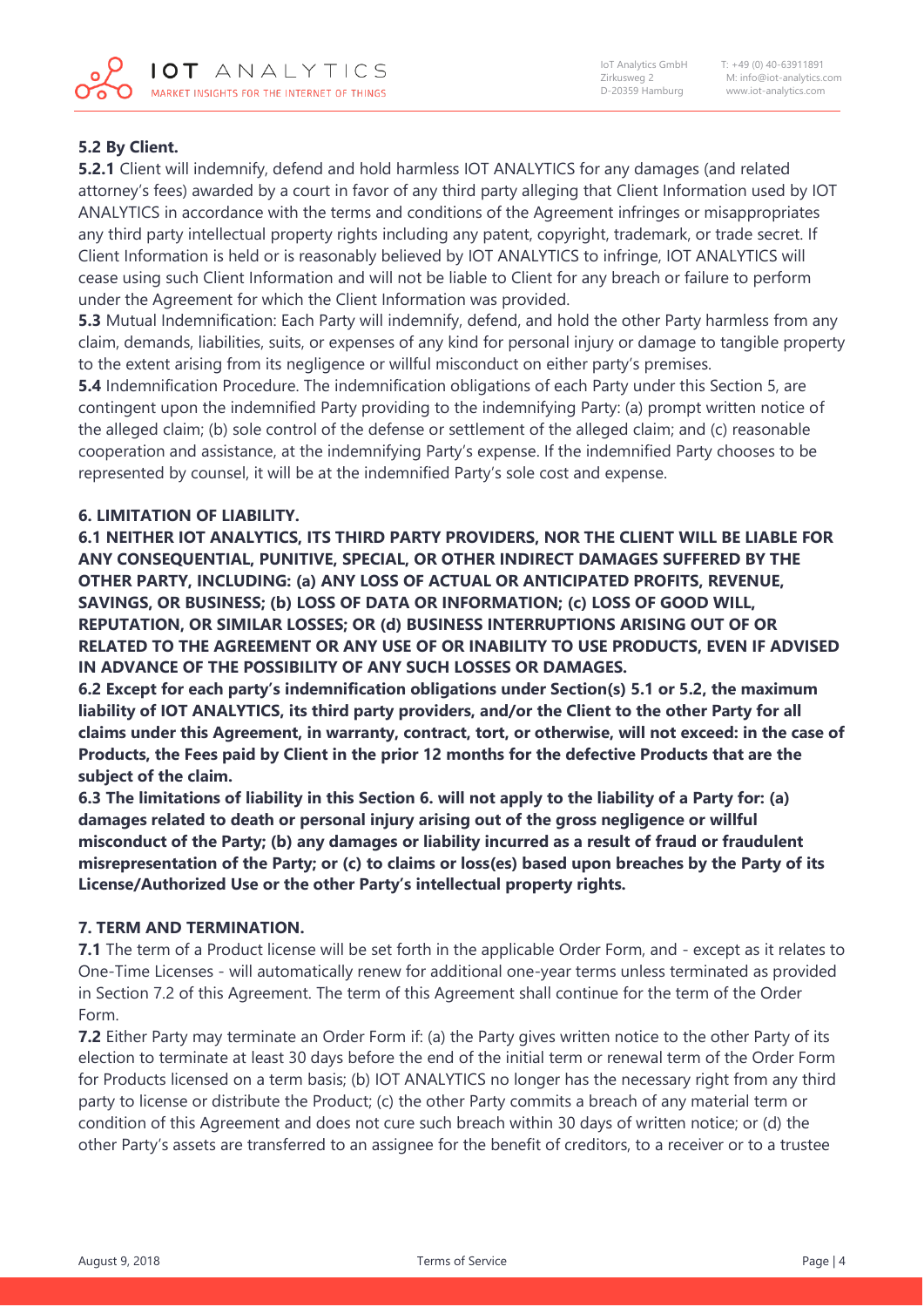in bankruptcy, a proceeding is commenced by or against the other Party for relief under bankruptcy or similar laws and such proceeding is not dismissed within 60 days, or the other Party is adjudged bankrupt. **7.3** Any termination does not relieve either Party of any liability incurred prior to such termination, or for Client's payment for unaffected Products. Upon the termination of this Agreement, or any Order Form; all Fees and Expenses owed by Client through the date of termination automatically and immediately become due and payable.

**7.4** Upon any expiration or other termination of an Order Form , all licenses granted under same immediately will terminate. All terms and conditions of the Agreement will continue to apply to any Order Forms that have not been so terminated.

**7.5 Effect of Term or Termination.** Unless stated otherwise within the Agreement, once the Client makes a purchase the Product is their property even after this agreement has been terminated and they can utilize the contents of the Product/s as they wish provided that the use is in line with the license agreement stated below.

#### **8. ANTI-CORRUPTION AND EXPORT CONTROL.**

Both parties shall (i) comply with all applicable laws of the United States and other jurisdictions relating to anti-corruption and agree not to perform, offer, give and receive bribes or corrupt actions in relation to the procurement or performance of this Agreement and (ii) comply with all applicable export laws and regulations of the United States and other relevant local export laws as they apply to the Products provided by IOT ANALYTICS under this Agreement. Failure to comply with all applicable anticorruption or export laws will be deemed a material breach of the Agreement.

#### **9. U.S. GOVERNMENT USE.**

The following is a notice to Client as well as to any potential third party recipients of the Products: The Products provided hereunder: (a) were developed at private expense and are IOT ANALYTICS proprietary information; (b) were not developed with government funds; (c) are an IOT ANALYTICS trade secret for purposes of the Freedom of Information Act; and (d) are commercial items as defined in FAR 2.101. Any Products, used by, for, or on behalf of the U.S. Government are provided with LIMITED RIGHTS. Any software or tools embedded in Products used by or on behalf of the U.S. Government is provided with RESTRICTED RIGHTS. Use, duplication, or disclosure of data or software by the U.S. Government is subject to restrictions as set forth in the Rights in Technical Data and Computer Software clause at FARS 12.211 and 12.212(a) and/or Commercial Computer Software at DFARS 227.7202-1(a) or subparagraphs (c) (1) and (2) of the Commercial Computer Software-Restricted Rights at 48 CFR 52.227-19, as applicable. Manufacturer is IOT ANALYTICS.

#### **10. MISCELLANEOUS.**

**10.1 General.** These terms and conditions together with the applicable Order Form sets forth the entire agreement between the parties and supersedes any and all prior proposals, agreements or communications, written or oral, of the parties with respect to the subject matter of the Agreement. Nothing contained in any Client issued purchase order, purchase order acknowledgement, or purchase order terms and conditions (including any online terms as part of the required procurement process) will modify or add any additional terms or conditions to this Agreement. Such document(s) is for Client's administrative purposes only, and not binding on either party, even if acknowledged, executed, or processed on request of Client. If Client executes the applicable Order Form on behalf of itself and its Affiliate(s), then Client shall be responsible for ensuring compliance with this Agreement by itself, Client's Affiliate(s), its Authorized Users, and the Authorized Users of Client's Affiliates. Neither party shall be in breach of the Agreement nor liable for delay in performing, or failure to perform, any of its obligations hereunder except for payment for any Fees if such delay or failure result from events, circumstances or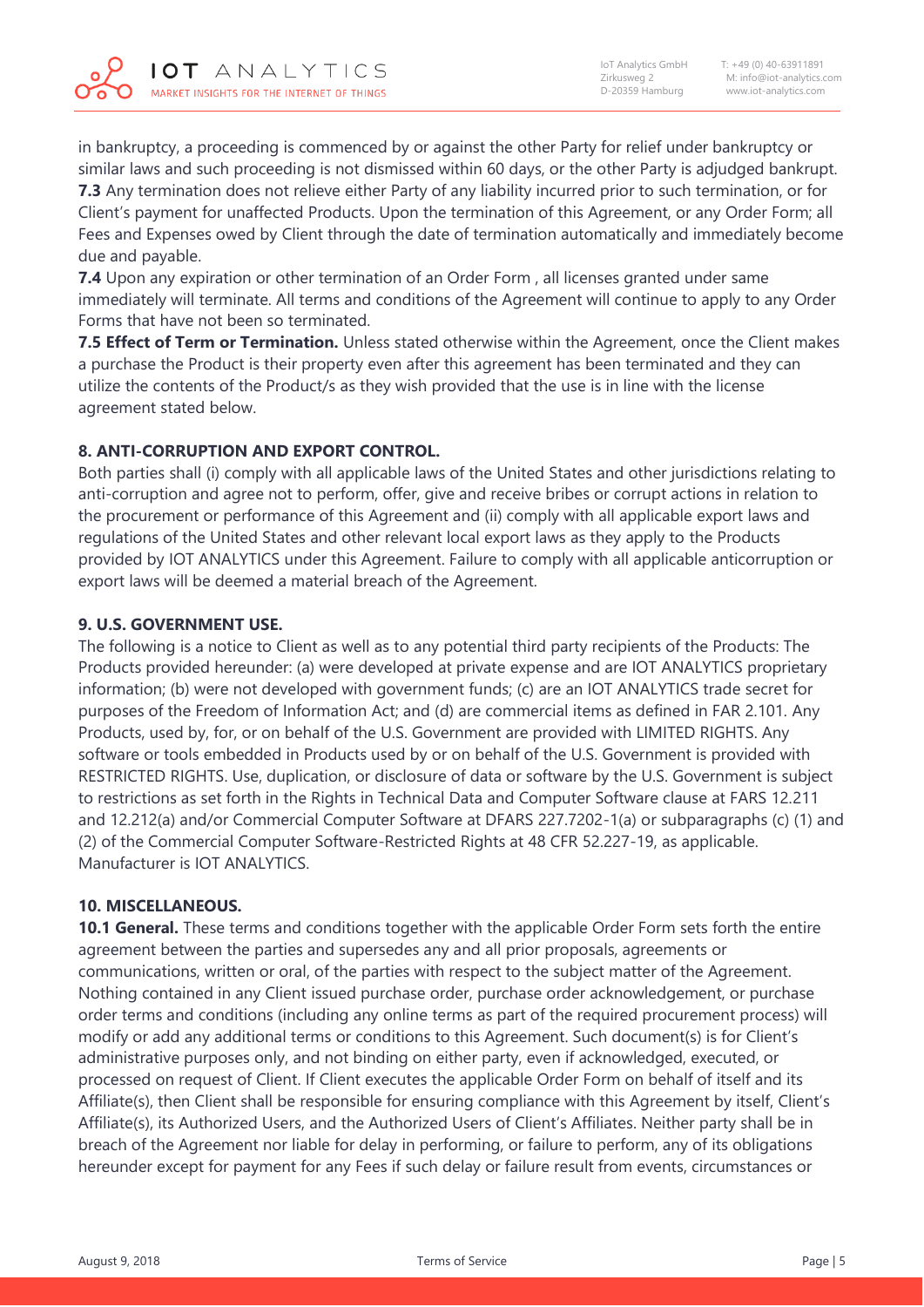

 IoT Analytics GmbH T: +49 (0) 40-63911891 Zirkusweg 2 M: info@iot-analytics.com www.iot-analytics.com

causes beyond its reasonable control. Except for an assignment to an Affiliate, Client may not assign the rights and obligations under the Agreement to any third party (whether directly or indirectly, by operation of law or otherwise) without the prior written consent of IOT ANALYTICS, which consent will not be unreasonably conditioned, withheld, or delayed. IOT ANALYTICS may subcontract any or all of its obligations under this Agreement to subcontractors of its choosing. Client agrees that IOT ANALYTICS affiliates are not deemed subcontractors for purposes of this section. This Agreement is binding on the Parties, their successors, and assigns. The Agreement will be construed under the laws of Germany and each Party hereby submits to the exclusive jurisdiction of German courts. The Parties hereby disclaim the application of the 1980 U.N. Convention on Contracts for the International Sale of Goods. If any provision of the Agreement is found invalid or unenforceable, the remaining portions will remain in full force and effect. All notices required under the terms and conditions must be in writing and delivered by commercially established courier service, facsimile with written confirmation of delivery; email with written confirmation of delivery, or via certified mail, return receipt requested, to the addresses specified in the Order Form. Any legal notices must also be copied to "Attention: IOT ANALYTICS Legal Department, General Counsel." Any cause of action arising under this Agreement shall be asserted within two (2) years of the date upon which such cause of action accrued, or the date upon which the complaining party should have reasonably discovered the existence of such cause of action, whichever is later. No failure or delay by either Party to exercise any right they may have operates as a waiver of their rights at any future time. The Parties are independent contractors and nothing in this Agreement will be construed to create a partnership, joint venture or employment relationship between the Parties The terms and conditions of the Agreement (including Section(s) 4, 5, and 6) will survive the expiration or other termination to the fullest extent necessary for their enforcement and for the realization of the benefit thereof by the Party in whose favor they operate. If a Client requires training Services for Products licensed under this Agreement, then IOT ANALYTICS will provide such Services subject to this Agreement. No term of the Agreement is intended to confer a benefit on or to be enforceable by, any person who is not a party to the Agreement. **10.2 Publicity.** IOT ANALYTICS may use Client's name and logo in compiling a list of IOT ANALYTICS' Clients. Any additional publicity concerning a Party will require the other Party's prior written consent. **10.3 Execution.** Each person executing the Order Form on behalf of any entity hereby represents and warrants that he or she is duly authorized and has full authority to execute and deliver the Order Form. Each Party consents to the other Party's use of electronic signatures on the Order Form. Neither party may object to the legal effect or enforceability, as a result of such electronic signature, which will be considered to be an original binding signature.

#### **EXHIBIT FOR DATA PRODUCTS**

#### **1. LICENSE TYPES AND DEFINITIONS**

**1.1 "Authorized User(s)"** means employees of Client and/or Client's Affiliates or Divisional Affiliates, as applicable, who must access a Product solely to help Client use the Product for its licensed purpose. Client assumes full liability and responsibility for the acts and omissions of its Authorized Users and will take all reasonable steps to ensure that no unauthorized persons shall have access to the Product.

**1.2 "Client License"** means a type of license that allows the Authorized Users (number specified on the Order Form, if applicable) of Client (as of the effective date of the license) to access the Product. A Client License does not include the right to allow use by Authorized Users of Client's Affiliates.

**1.3 "Global License"** means a type of license that allows the Authorized Users (specified on the Order Form, if applicable) of Client and Client Affiliates (as of the effective date of the license) to access the Product.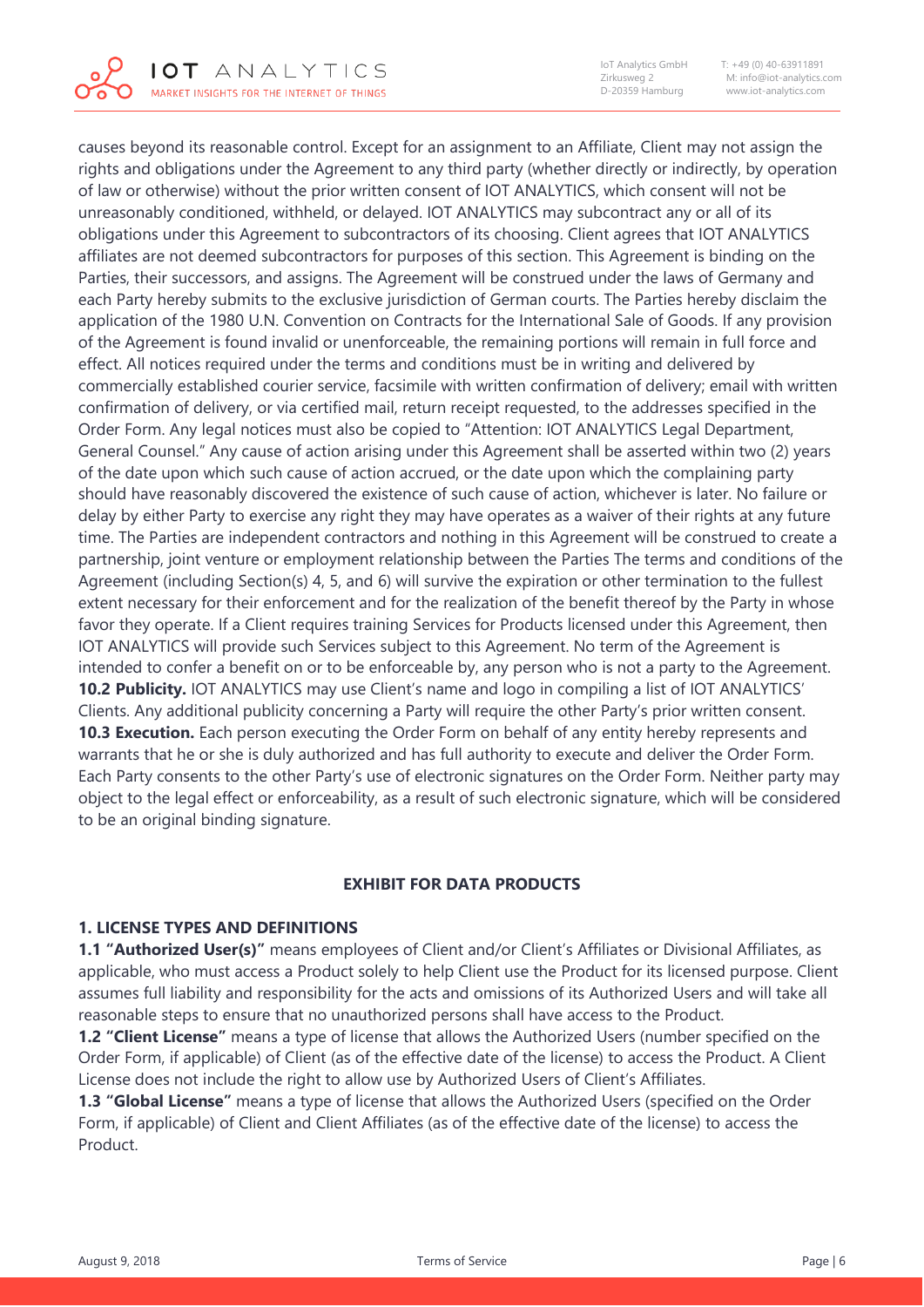

**1.4 "Enterprise License"** means a type of license that allows the Authorized Users (number specified on the Order Form, if applicable) of Client and Divisional Affiliates (as of the effective date of the license) to access the Product.

**1.5 "One-Time License"** means a type of license that allows Client to access a single delivery (in any format offered by IOT ANALYTICS) of a Product and is not based on an ongoing subscription. Any automatic renewal terms in this Agreement will not apply to a One-Time License.

**1.6 "Community License"** means a type of license that allows the Clients customers to access the Product from the location(s) or companies listed in the Order Form. Proxy or community access from locations or companies not listed in the Order Form is strictly prohibited. Community License may include Client Affiliates' locations as sites, if the Order Form specifically lists the Client Affiliates' locations.

**1.7 "Single-User License"** means a type of license that allows Client the right to download or access the Products on a single computer. Authorized Users shall only be authorized to access the Products on such computer.

**1.8 "Team User License**" means a type of license that allows the number of Authorized Users specified in the Order Form to access the Product through user name and passwords either: (i) on a concurrent basis (i.e. allowing up to the specified number of Authorized Users the rights to access the Products simultaneously) or (ii) on a generic/named user basis.

**1.9 "Internal Use"** means that Authorized Users may use the Product only for Client's internal business purposes. Except as otherwise specified on an Order Form, Products are not licensed for external use.

#### **2. AUTHORIZED USE**

2.1 License Grant. IOT ANALYTICS grants to Client, and Client hereby accepts, a license that is limited, nonexclusive, nontransferable, non-sublicensable, and revocable (solely to extent provided in Section 7, of the Agreement). Client may use the Product in the specified media and accompanying Documentation (if any), for its Internal Use only. The Order Form will specify information relevant to the license grant, including: (a) the license type (e.g. Enterprise-Wide, Site, or User), (b) the license term (e.g. perpetual/One-Time or term/subscription), and (c) the Product(s) being licensed.

**2.2 Creation of Works from the Product**. Client may create reports or presentations (collectively "Work") using information from the Product provided such Work is for Client's Internal Use only. Nothing in this section will operate so as to vest in Client any proprietary rights in any Products or portions of Work in any way derived from Products.

**2.2.1 Amount of Product in Works.** Client undertakes: (i) that the information from the Product used in the Work will be insubstantial and de minimis in nature and will not be primarily a copy of the Product, and (ii) not to create Work that uses a portion of the Product that could reasonably be considered substantial.

**2.2.2 Work Not to be Commercialized.** Client must never use Work: 1) to produce a commercial product or service, or 2) directly for revenue generating purposes.

**2.2.3 Citing IOT ANALYTICS in Work.** In Work, Client will represent IOT ANALYTICS or its third party provider as the source of the Product information in the following form: "Includes content supplied by [NAME OF IOT ANALYTICS COMPANY or its third party provider]; Copyright © [NAME OF IOT ANALYTICS COMPANY or its third party provider], [publication year]. All rights reserved".

**2.2.4 Use of Work at End of Term or Termination.** Upon termination or expiry of this Agreement and/or Order Form, subject to payment of the applicable Fees, and subject to Client's continued compliance with the Agreement; IOT ANALYTICS at its sole discretion may consent to permit Client to continue to access Work created by Client.

**2.3 Other Copying and Distribution.** Except as specifically authorized in Section 2.2.2 or the applicable Order Form, Client may not copy, distribute, publish, republish, scan, transfer, sell, license, lease, give, permanently retain, decompile, reverse engineer, or otherwise reproduce, disclose or make available to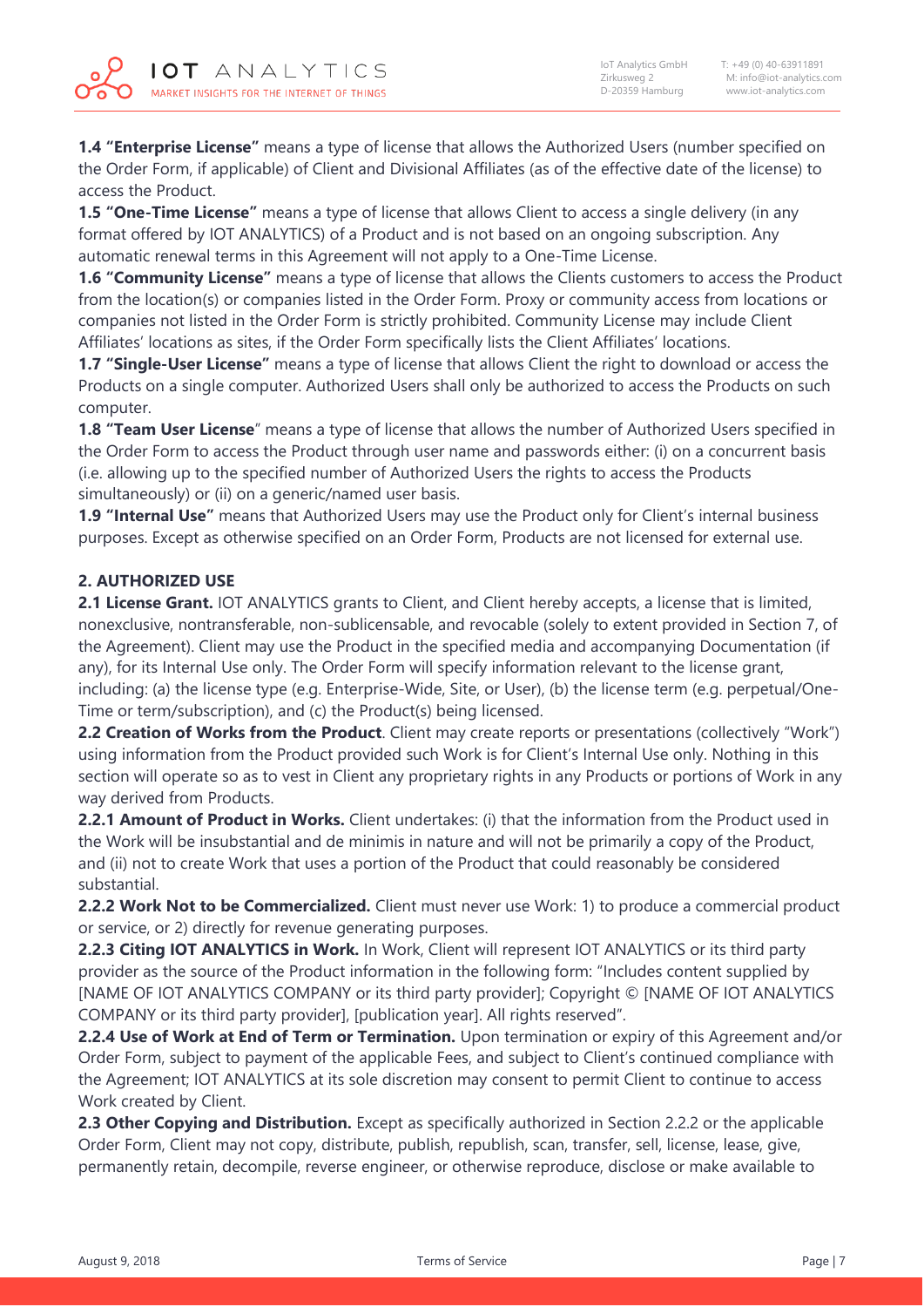ANALYTICS  $IOT$ MARKET INSIGHTS FOR THE INTERNET OF THINGS

others, or create derivative works from the Product or any portion thereof. Client may make a reasonable number of copies of any Documentation, provided all such copies include all legends, copyright and other proprietary notices that appear on the original.

**2.4 Protection of IOT ANALYTICS Intellectual Property.** Client agrees to take commercially reasonable actions on a day to day basis to assist IOT ANALYTICS in the protection of its and its third party providers' intellectual property.

**2.5 Effect on Assignment or Change of Control.** Client acknowledges additional Fees may be payable for License(s) granted under an Order Form to this Exhibit upon: (a) an assignment of this Agreement and/or such License(s); or (b) a change of control, proposed merger, consolidation, combination, or reorganization involving Client or Client's Affiliates, as applicable.

#### **3. WARRANTIES.**

**3.1. IOT ANALYTICS Products.** Any Product provided by IOT ANALYTICS under this Exhibit is provided "AS IS." Product(s) are compiled from materials furnished to or obtained by IOT ANALYTICS from outside sources. IOT ANALYTICS does not warrant the completeness or accuracy of the information, that Client's use of Product(s) will be uninterrupted or error-free, or that the results obtained will be successful or will satisfy Client's requirements.

**3.2 Disclaimer.** IOT ANALYTICS AND ITS THIRD PARTY PROVIDERS HEREBY DISCLAIM ALL EXPRESS OR IMPLIED WARRANTIES, CONDITIONS AND OTHER TERMS, WHETHER STATUTORY, ARISING FROM COURSE OF DEALING, OR OTHERWISE, INCLUDING WITHOUT LIMITATION TERMS AS TO QUALITY, MERCHANTABILITY, FITNESS FOR A PARTICULAR PURPOSE AND NONINFRINGEMENT. CLIENT ASSUMES ALL RISK IN USING THE RESULTS OF PRODUCT(S).

#### **4. AUDIT.**

Upon reasonable notice by IOT ANALYTICS to Client, and not more than once annually (unless prior violations have been discovered), during the term of this Agreement and 1 year thereafter, IOT ANALYTICS may audit relevant records (e.g. records related to Client's use of Products) at Client's location during normal business hours to enable IOT ANALYTICS to ensure Client's compliance with the Agreement.

#### **5. SECURITY MEASURES.**

5.1 IOT ANALYTICS reserves the right to employ security measures to monitor usage of the Products to ensure Client's compliance with the Agreement so long as these security measures are not prohibited by law. Any attempt to circumvent such access restrictions or IOT ANALYTICS security measures will be considered a material breach of this Exhibit.

5.2 For certain Products, IOT ANALYTICS will issue to Client a password to access the Products, which Client acknowledges is only for Client's and its Authorized Users' use and may not be shared with anyone else. Client is solely responsible for all use, authorized or unauthorized, of Products (including use by Authorized Users). Client must notify IOT ANALYTICS immediately of any unauthorized use of Products and/or passwords.

#### **6. ENABLING SOFTWARE.**

If the Products licensed under this Exhibit are provided along with any web tool, search engine or software in order to access the Products ("Enabling Software"), Client agrees to use the Enabling Software only for purpose of accessing the Products and subject to the restrictions as set forth herein.

#### **7. PHYSICAL DELIVERY.**

Products which are shipped physically shall be delivered within an estimated and reasonable timeframe and time is not of the essence. IOT ANALYTICS shall not be liable for any delay in the delivery of Products